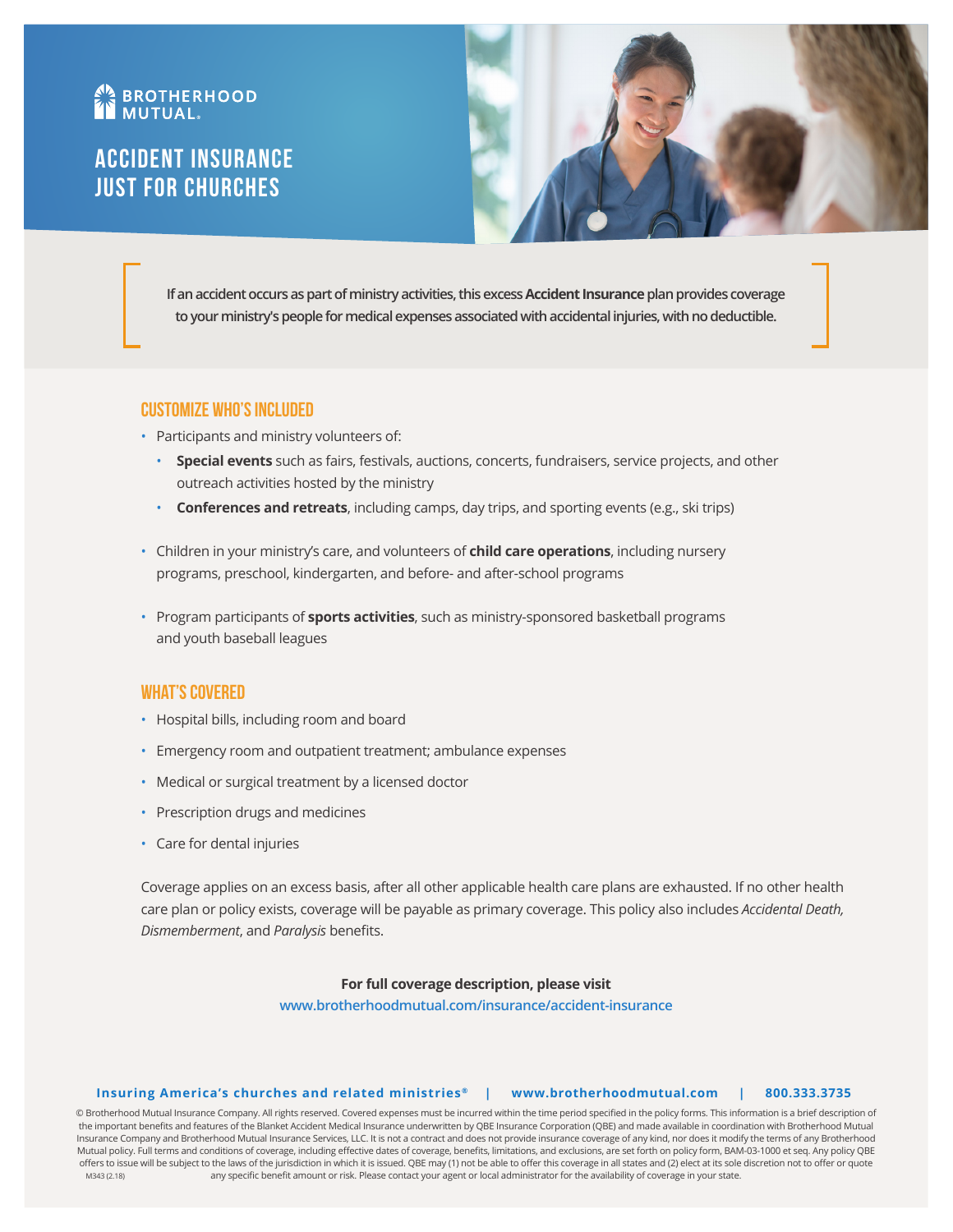#### *Accidental Death, Dismemberment, and Paralysis* **Benefits**

If a covered injury results in any of the losses specified below within one year from the date of the accident, this policy will pay benefits for the losses listed below in addition to the medical expense benefits. If the same accident causes more than one of these losses, the policy will pay the largest amount that applies:

- Loss of life
- Total paralysis of upper and lower limbs, or upper and lower limbs on one side of body
- Loss of any combination of two: hands, feet, or eyesight
- Loss of one hand, one foot, or sight in one eye

**Note:** Loss of a hand or foot means complete severance through, or above, the wrist or ankle joint. Loss of sight means the total, permanent loss of sight or the eye. The loss of sight must be irrecoverable by natural, surgical, or artificial means. Severance means the complete separation and dismemberment of the part from the body. Paralysis means loss of use, without severance, of a limb. This loss must be determined by a physician to be complete and nonreversible.

#### **Short-Term Emergency Sickness Benefit**

This benefit provides coverage for medical expenses resulting directly from a covered person's emergency illness during a covered activity. An emergency sickness is an illness or disease diagnosed by a physician which, 1) causes a severe or acute symptom that, if not provided with immediate treatment, would reasonably be expected to result in deterioration of a covered person's health or place the person's life in jeopardy; and, 2) first manifests itself suddenly and unexpectedly while a covered person is participating in a covered activity.

#### **Exclusions and Limitations**

The Camps, Conferences, Retreats, and Domestic Overnight Trips coverage option includes coverage for rope courses and snow sports, and excludes coverage for all adventure sports. Adventure sports are mountain climbing, rappelling, spelunking, whitewater rafting/canoeing/kayaking, wind surfing, jet skiing, scuba diving, rodeo participation and paintball. Snow sports are downhill skiing, bobsledding, tubing, tobogganing, snowmobiling and snowboarding.

Coverage is not provided for any accident which is caused by, or results from, any of the following:

- Intentionally self-inflicted injury, suicide, or any attempted threat while sane or insane
- Commission, or attempt to commit, a felony or an assault; commission of, or active participation in, a riot or insurrection
- Bungee cord jumping, parachuting, skydiving, parasailing, hang gliding, snowboarding, skateboarding, motorcycle racing, or racing rocket-powered, jet-propelled, or nuclear-powered vehicles
- Declared or undeclared war or act of war
- Flight in, boarding, or alighting from an aircraft, except as a fare-paying passenger on a regularly scheduled commercial or charter airline
- Travel in or on any on-road and off-road motorized vehicle that does not require licensing as a motor vehicle; participation in any motorized race or contest of speed
- An accident if the covered person is the operator of a motor vehicle and does not possess a valid motor vehicle operator's license, unless the covered person holds a valid learner's permit and the covered person is participating in a driver's education program
- Sickness, disease, bodily or mental infirmity, bacterial or viral infection, or medical or surgical treatment thereof, except for any bacterial infection resulting from an accidental external cut or wound or accidental ingestion of contaminated food
- Travel or activity outside the United States, unless advance written approval is provided
- The covered person being legally intoxicated as determined by the laws of the jurisdiction in which the covered accident occurred
- Voluntary ingestion of any narcotic, drug, poison, gas, or fumes, unless prescribed or taken under the direction of a physician and taken in accordance with the prescribed dosage
- Injuries compensable under workers' compensation laws or any similar law
- An accident which occurs while the covered person is driving a private passenger automobile while intoxicated
- Benefits will not be paid for any hospital stay that is not considered appropriate treatment for the condition and locality
- Overnight supervised and sponsored activities with a duration of more than 10 days, and related travel, are not covered unless advance written approval is provided
- Services or treatment rendered by any person who is employed or retained by the policyholder, living in the covered person's household; or provided by a parent, sibling, spouse, or child of either covered person or the covered person's spouse

*The Accidental Death, Dismemberment, and Paralysis* aggregate limit of liability is specified in the policy.

#### *Accident Medical Expense* **Benefit Limitations and Excluded Expenses**

- Cosmetic surgery, except for reconstructive surgery needed as the result of a covered injury
- Any elective or routine treatment, surgery, health treatment, or examination
- Blood, blood plasma, or blood storage, except expenses by a hospital for processing or administration of blood
- Examination or prescription for initial eyeglasses, contact lenses, or hearing aids
- Treatment in any veteran's administration, federal, or state facility, unless there is a legal obligation to pay
- Services or treatment provided by persons who do not normally charge for their services, unless there is a legal obligation to pay
- Rest cures or custodial care
- Repair or replacement of existing dentures, partial dentures, braces, or bridgework
- Personal services such as television, telephone, or transportation
- Expenses payable by any automobile insurance policy without regard to fault
- Services or treatment provided by an infirmary operated by the policyholder
- Treatment of injuries that result over a period of time (such as blisters, tennis elbow, etc.) that are a normal, foreseeable result of participation in the covered activity